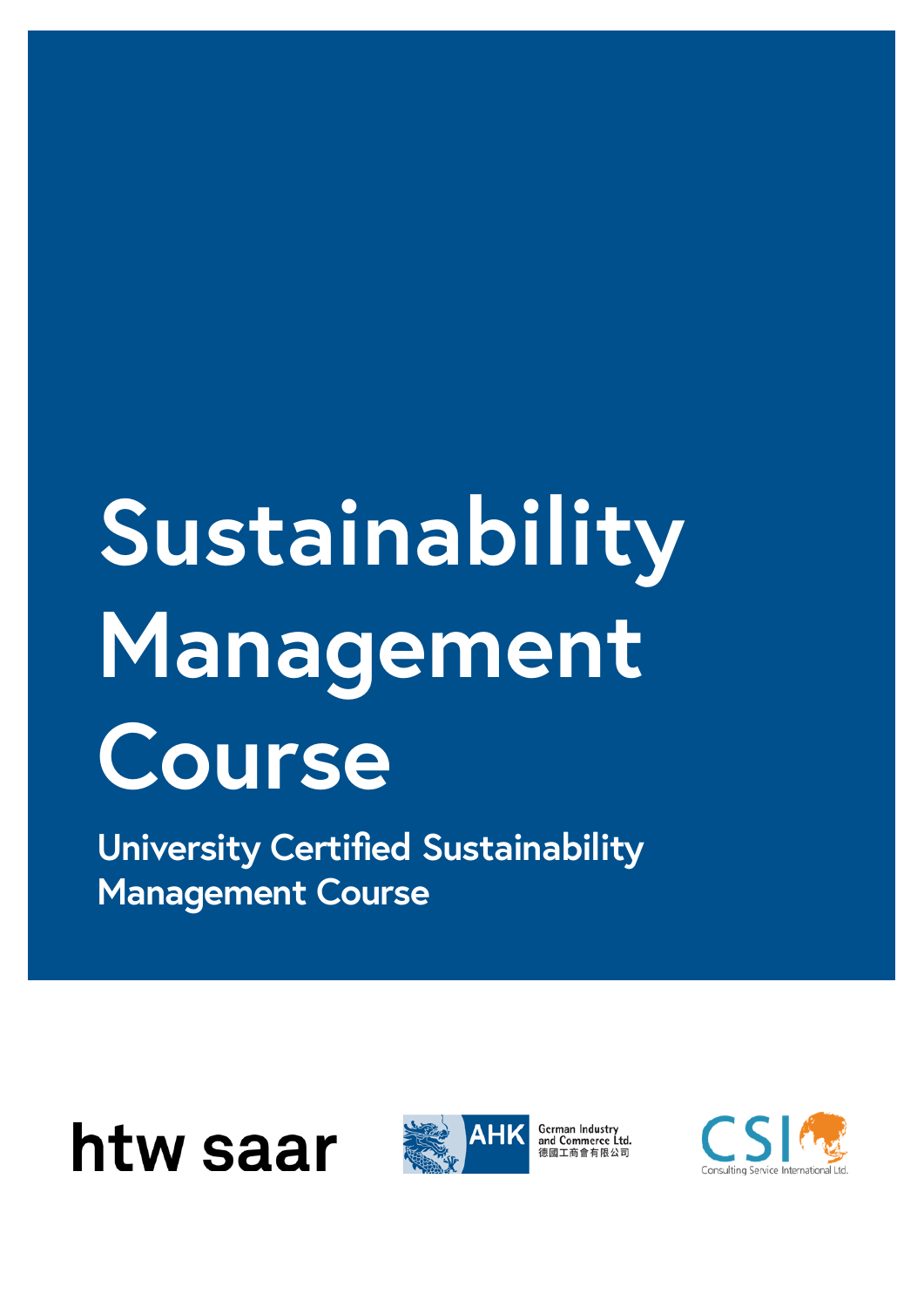The brand new university-certified Sustainability Management Course for key personnel of manufacturing industries is the result of an innovative new cooperation between three hightly experienced partners: University of Applied Sciences htw saar, education and qualification partner sikos GmbH, and international consulting firm CSI, who has extensive practical experience in Asian supplier markets. Upon completing the 80 hour course, participants will earn a certificate officially issued by htw saar in Sustainability Management.

### **Meet new legal requirements with certified Sustainability Managers**

Demand for educated professionals in the area of sustainability is on the rise. The Act on Corporate Due Diligence Obligation in Supply Chains passed in Germany (Lieferkettensorgfaltspflichtengesetz – LkSG) explicitly requires designating a responsible person or persons within the enterprise to exercise due diligence in their supply chains (section 4(3)). With the Sustainability Management course, participants will be equipped to take up that role in their organisations and meet the new requirements.

### **Flexible and relevant**

Being offered either in German and English, in person or online, it is first of its kind. It covers sustainability principles, aspects of business management, supply chain management, corporate social responsibility (CSR), environmental science and policy, legal requirements, climate change and more. The course will certify participants as Sustainability Managers and inspire a new generation of innovative thinkers and sustainable change makers.

### **Practice-oriented course content**

The course was developed based on extensive practical experience working with partners along the supply chain and directly in supplier markets. The course offers easy-to-follow guidance on how to implement sustainable practices and deal with the challenges that arise along the process within the supply chain. It provides an in-depth understanding of due diligence requirements and how to apply them in the real world. It covers social, environmental, occupational health and safety, and toxicological issues in a way that reduces risk and enables sustainable business operations to the benefit of people, company and the environment. Current topics, such as the German due diligence law, will be covered as well. At the end of the course, participants will be able to effectively manage sustainability in manufacturing industries and supply chains in a practical and straight-forward way.

### **State-of-the-art course by German university – Globally available**

The course is offered either in German or English. It can quickly and easily be offered to interested participants around the world thanks to optional digital teaching mode. The course is the first of its kind to offer the level of official academic accreditation as well as easy availability and distribution in German or English, in-person or online, all over the world. What is more, course contents can be flexibly tailored for specific industries, companies and organisations. This way, the course can be customised to meet the specific needs of partners.

## **Unique Cooperation Between Highly Experienced Partners**

**"The practical focus of the course allows participants to directly apply sustainability in their respective industry. Thanks to the flexible teaching modes, the course can easily be taught to participants around the globe."**

### **Flexible teaching options:**

- Language: Either German or English
- Teaching mode: Either Digital, In-Person or Hybrid Mode
- Industry focus: Customisable for different industries, companies and organisations

### **Opportunity for partnership**

We are now working with diverse partners who offer the course to their staff, members or key suppliers. The practical focus of the course allows participants to directly apply what they have learned in their respective industry. Thanks to the flexible teaching modes, the course can easily be taught to participants around the globe. This allows key staff in supplier markets to receive stateof-the-art training by a German university and be fully prepared to meet compliance requirements.

Associations are able to offer the course to their members, tailored to the relevant industry.

Brands and retailers can use the course to get their teams in Germany trained in Sustainability Management. Besides that, they can provide the course to staff along international sourcing offices, and even at key suppliers.

As the practice-oriented content can be applied in different industries, such as automotive, chemical, pharmaceutical, aviation, food, engineering and more, it is ideal for companies in the industrial sector looking for practice-oriented and relevant training for their staff. They can provide the course for their teams at the headquarters, to staff in international offices as well as to key suppliers.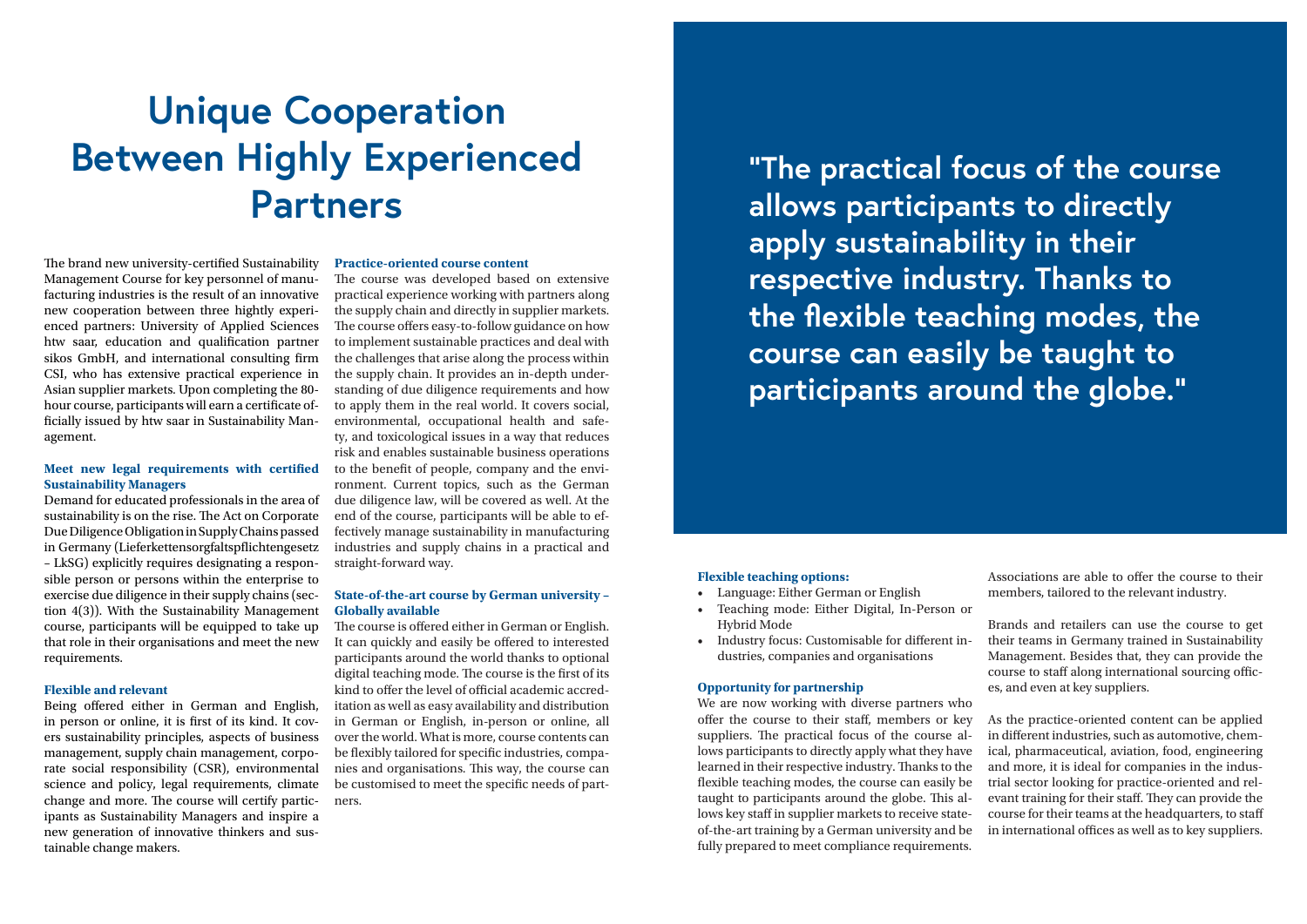## **Part 1 - Theoretical Foundations**

| • Introduction to sustainability<br>• Definition of sustainability<br>• Aspects of sustainability | 2 <br><b>Standards and regulations</b><br>(overview)<br>• 17 UN Sustainable Devlopement<br>Goals                        | 3 <sup>2</sup><br>International guidelines and<br>$\bullet$<br>conventions, standards<br>e.g. OECD Guidelines for Business,<br>-<br>United Nations or ILO Core Labour<br><b>Standards</b> | 4 |
|---------------------------------------------------------------------------------------------------|-------------------------------------------------------------------------------------------------------------------------|-------------------------------------------------------------------------------------------------------------------------------------------------------------------------------------------|---|
| 5<br>• Supply Chain Law<br>• Supply chain and sustainability<br>• Legal requirements              | 6<br>• Legal framework for social<br>standards<br>• Environmental protection,<br>toxicology and product<br>requirements | • Sustainability in the company<br>/ strategic implementation                                                                                                                             | 8 |
| 9<br>• Development of Corrective<br><b>Action Plans</b><br>• Remedial action                      | 10<br>Grievance management<br>$\bullet$<br>• Reporting                                                                  |                                                                                                                                                                                           |   |

- **• Due diligence**
- **• Risk analysis**
- **• ISO 26000 (Corporate Governance)**
- **• Sustainability labels and indices**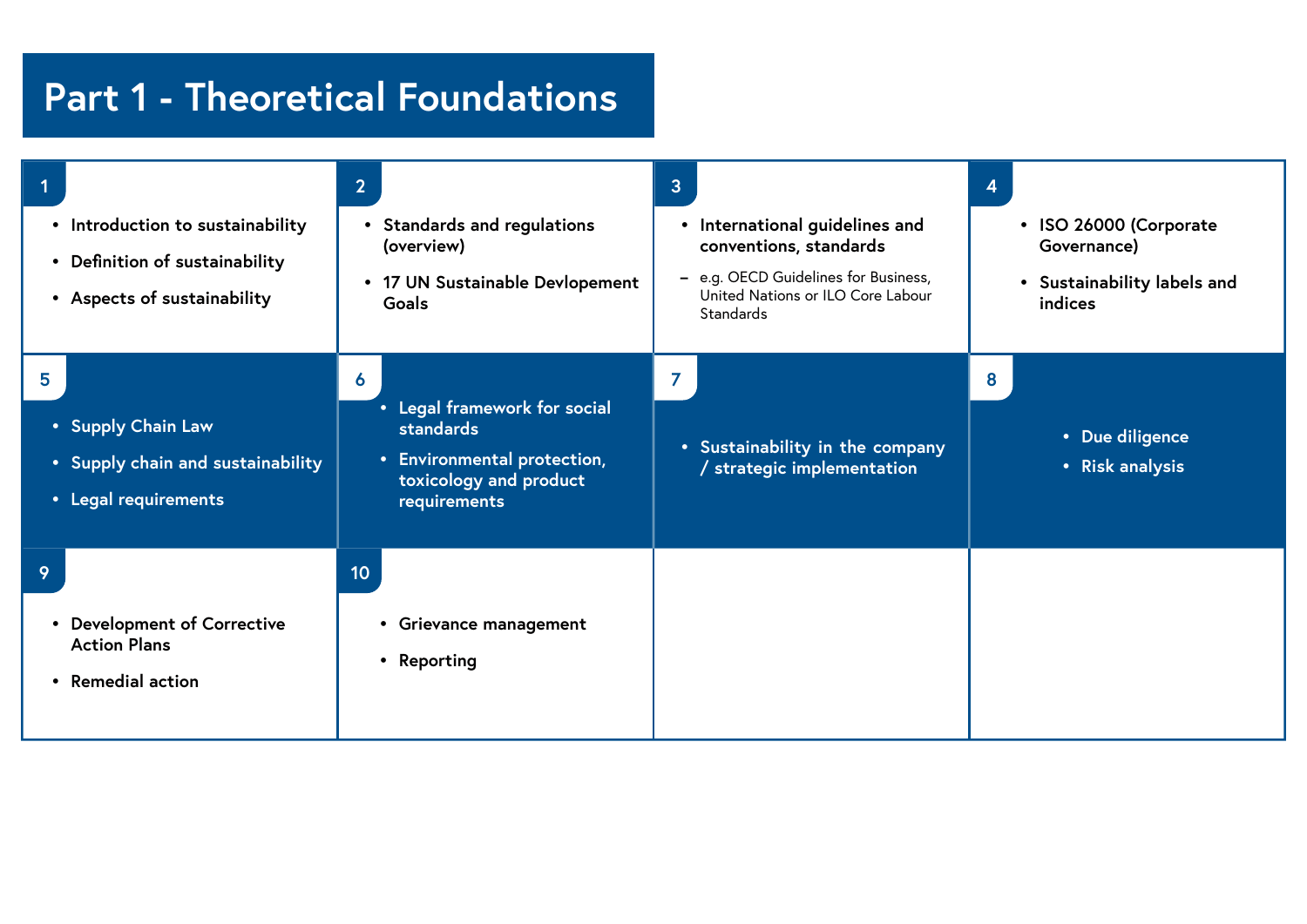## **Part 2 - Practical Application**

|                  | Consideration of material devel-<br>opment along the supply chain<br>as a basis for identifying risk<br>potentials and interventions in<br>terms of sustainability<br>• Practical examples<br>• Product life cycle | $\overline{2}$<br>$\bullet$ | Relevant actors in global pro-<br>curement as part of the supply<br>chain and important partners<br>in creating transparency and<br>sustainable development                                       | 3&4               | • Sustainability management in<br>the core areas of social stand-<br>ards, environmental protection<br>and toxicology with a focus on<br>the supply chain     | 5 |
|------------------|--------------------------------------------------------------------------------------------------------------------------------------------------------------------------------------------------------------------|-----------------------------|---------------------------------------------------------------------------------------------------------------------------------------------------------------------------------------------------|-------------------|---------------------------------------------------------------------------------------------------------------------------------------------------------------|---|
| $\boldsymbol{6}$ | - Audit checklist<br>- Audit evaluation                                                                                                                                                                            | 7&8<br>÷<br>$\rightarrow$   | • Sustainability strategy and<br>stakeholder dialogue<br>Development of a long-term strategy<br>with measurable targets (KPIs for sus-<br>tainbability)<br>Monitoring of targets and benchmarking | 98.10<br>$\equiv$ | • Reporting<br>- Standardised company reports to<br>demonstrate sustainability<br>Implementation of reports based on<br>the Global Reporting Initiative - GRI |   |

- **• Audit management, limits and potentials**
- **–** Audit principles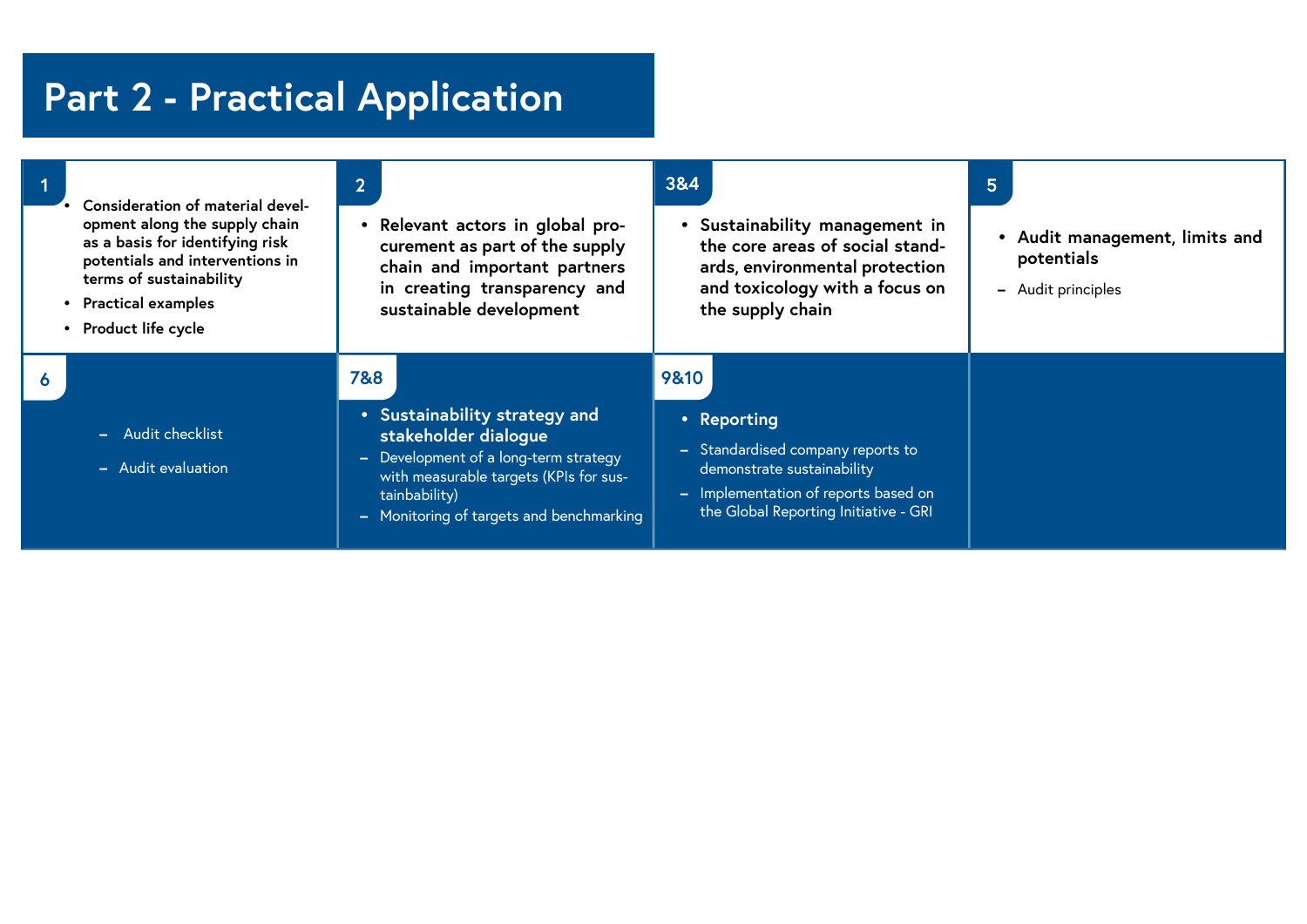|        |           |            | <b>Berlin</b> | <b>Hong Kong</b> |
|--------|-----------|------------|---------------|------------------|
| Week 1 | Tuesday   | 06/09/2022 | 8.00-12.00    | 14.00-18.00      |
|        | Wednesday | 07/09/2022 | 8.00-12.00    | 14.00-18.00      |
|        | Thursday  | 08/09/2022 | 8.00-12.00    | 14.00-18.00      |
| Week 2 | Tuesday   | 13/09/2022 | 8.00-12.00    | 14.00-18.00      |
|        | Wednesday | 14/09/2022 | 8.00-12.00    | 14.00-18.00      |
|        | Thursday  | 15/09/2022 | 8.00-12.00    | 14.00-18.00      |
| Week 3 | Tuesday   | 20/09/2022 | 8.00-12.00    | 14.00-18.00      |
|        | Wednesday | 21/09/2022 | 8.00-12.00    | 14.00-18.00      |
|        | Thursday  | 22/09/2022 | 8.00-12.00    | 14.00-18.00      |
| Week 4 | Tuesday   | 27/09/2022 | 8.00-12.00    | 14.00-18.00      |
|        | Wednesday | 28/09/2022 | 8.00-12.00    | 14.00-18.00      |
|        | Thursday  | 29/09/2022 | 8.00-12.00    | 14.00-18.00      |
| Week 5 | Tuesday   | 11/10/2022 | 8.00-12.00    | 14.00-18.00      |
|        | Wednesday | 12/10/2022 | 8.00-12.00    | 14.00-18.00      |
|        | Thursday  | 13/10/2022 | 8.00-12.00    | 14.00-18.00      |
| Week 6 | Tuesday   | 18/10/2022 | 8.00-12.00    | 14.00-18.00      |
|        | Wednesday | 19/10/2022 | 8.00-12.00    | 14.00-18.00      |
|        | Thursday  | 20/10/2022 | 8.00-12.00    | 14.00-18.00      |
| Week 7 | Tuesday   | 25/10/2022 | 8.00-12.00    | 14.00-18.00      |
|        | Wednesday | 26/10/2022 | 8.00-12.00    | 14.00-18.00      |

**31.900 HKD per person** (AHK member) **34.600 HKD per person** (non-member)



### **Dates**

## **Price**

### **Lecturers**



**Karl Borgschulze**

**Dr. Sigurd Riemer** 



**Dr. Manfred Schmidt**

**Dr. Michael Arretz**

**Dr. Gerhard Nickolaus**



**Miriam Oehler**



With more than 30 years of experience in the direct field with factories, tanneries and dye manufacturers in the important procurement markets, Karl has a comprehensive expertise in the optimisation of value chains and international sustainability management and is in charge of the strategic alignment of CSI. Due to his well-founded industry knowledge and global commitment, Karl has an extensive network of international NGOs, companies, government institutions and media circles. Against this background he has increasingly focused on the development of industry solutions in recent years.

Dr Sigurd Riemer is an experienced auditor, certification body manager and consultant in the field of quality and sustainability. He has long-standing experience in leading positions in the pharmaceutical industry and outstanding expertise in sales optimisation and quality management. Dr. Sigurd Riemer is an auditor and certifier of the Green Button label and was responsible for the development and implementation of the label in the Programme Committee and as Scheme Owner. Furthermore, he certifies social standards according to the ETI criteria, is certification body manager of the DAkkS accredited WELL DONE and institute director of the Institute for Sustainability

and Climate Protection.



Sikos GmbH is an education and qualification partner of companies, associations, institutions and individuals with more than 30 years of experience. Sikos offers a large course catalogue taught with digital competence in modern training centres. Dr. Manfred Schmidt holds a PhD in Physics and has been engaged as university lecturer since 1995. His core competences are training, qualification, personnel development, management, management systems, operational performance measurement systems and quality management. He is auditor for the standards ISO 9001, ISO 29990, ISO 13485 AZAV, and active internationally in academics, research, and standardization.

Dr. Michael Arretz is a management professional with an advanced expertise in the field of sustainability management within supply chains of consumer goods and retail organizations. As managing director and environmental officer of various companies, he has guided processes to develop company goals and strategies for more sustainability; established management systems in accordance to ISO 14001; developed procedures for the calculation of CO2 emissions in transport systems and for production units. Since 2016, he has also been the managing director of German Importers, the association of consumer goods importers in Hamburg, which offers the SocialFair2022 concept, an approach to accounting for sustainable corporate management and for the design of a factbased dialog with stakeholders.

Dr. Nickolaus holds a Doctor in Chemistry from Germany and has more than 40 years' experience in production facilities across Asia. His expertise covers chemical management, identification of hazards and implementation of solutions at management and factory level. He also possesses the highest expertise on physical and chemical testing procedures.

Miriam Oehler is an expert in Corporate Social Responsibility (CSR) with more than 10 years of experience in sustainability management and the sustainable development of global supply chains for organizations in the textile and consumer goods industry. She has lived in Hong Kong for many years and has worked both in Asia and Europe. Due to her comprehensive understanding of CSR challenges, she has already supported numerous organizations in sustainable development, e.g. in the areas of social compliance, environmental management and toxicology. She is a Director with CSI and holds a Masters in Corporate Social Responsibility from the Asian Institute of Technology.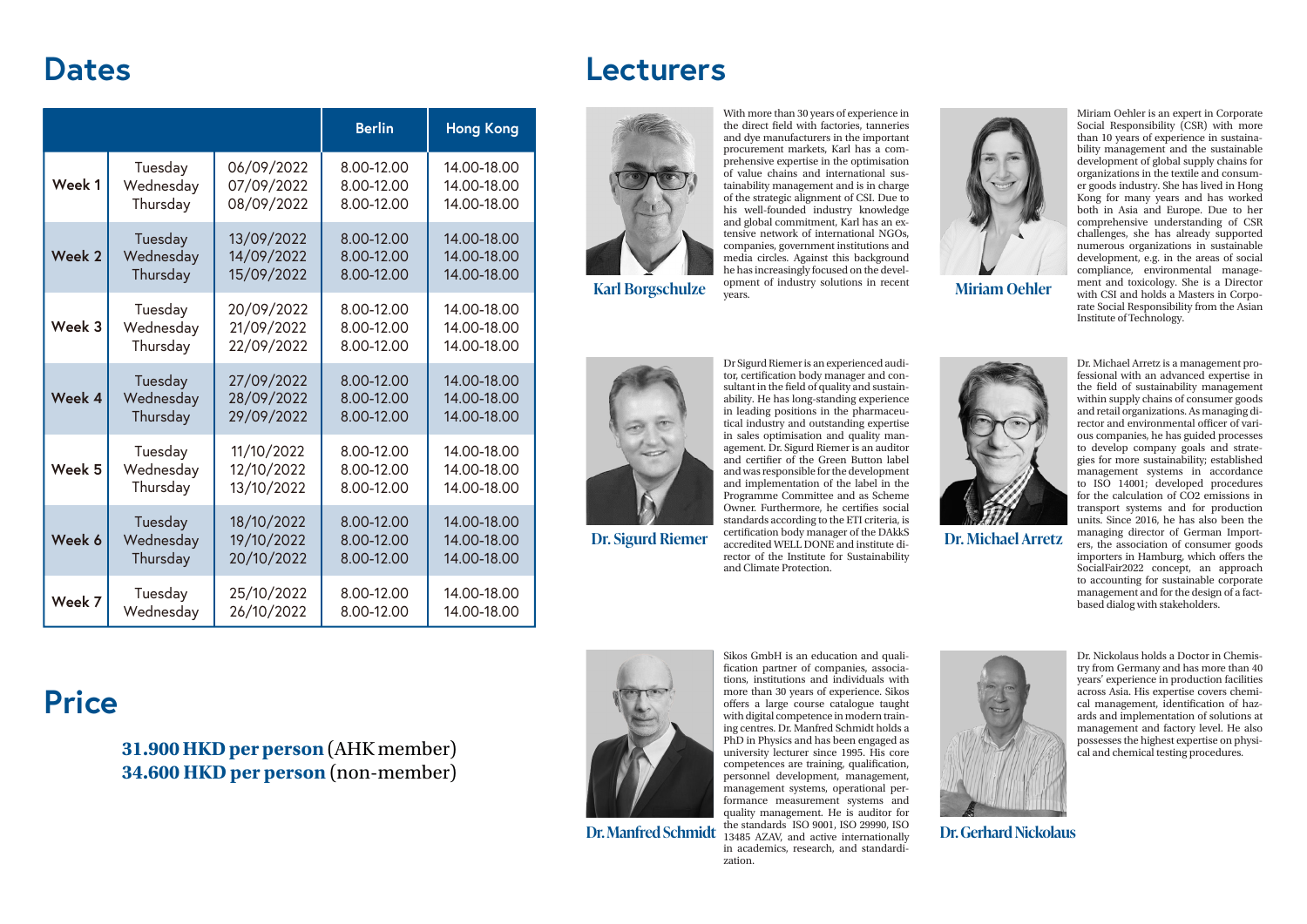**htw saar** (University of Applied Sciences Saarland, Germany) is considered to be one of the top-ranked universities of applied sciences in Germany. htw saar is one of the leading application-oriented university in Germany conducting research, carrying out research on an international level and with industry partners from all over the world. The university is well connected with the industry and a major player in the regional innovation sector, working together with partners in industry to transform research results into marketable products. htw saar is accelerating the development of new value chains through the creation of networks and innovation clusters. In 2021, the university was ranked among the top 10 most popular universities in Germany and received the Digital Readiness Award for its digital teaching success.



**Consulting Service International (CSI)** is an international advisory firm with long-standing experience and extensive network in Asia, Europe and the world. Headquartered in Hong Kong and represented on three continents, CSI has practical and direct experience in Asian sourcing markets. Its team of skilled consultants develops practical industry solutions in the areas of sustainability, supply chain management and compliance. As initiator of the Partnership for Compliance, CSI works together with diverse partners to develop future-ready solutions with a focus on sustainability, innovation and communication.

## **A Strong Network of Experienced Partners**

# htw saar



Located at the heart of Europe, University of Applied Sciences Saarland is one of the leading practice-oriented universities of Germany.



**German Industry and Commerce Ltd. (GIC)** a member of the global AHK network of 140 offices in 92 countries under the umbrella of the Association of German Chambers of Industry and Commerce (DIHK). As such, GIC has a public mandate of the Federal Republic of Germany to represent German business interests in Hong Kong and the Greater China region, and to promote Germany as a business location. A non-government, non-political private registered organisation, GIC's service portfolio includes market entry support, business delegations, trade fair services to inbound and outbound exhibitors and trade visitors in international markets, dual professional training in Hong Kong, as well as tailored management trainings and business services for corporate clients across all sectors. Furthermore, GIC provides the management, dedicated staff and other resources to the German Chamber of Commerce, Hong Kong.



**German Industry** and Commerce Ltd. 德國工商會有限公司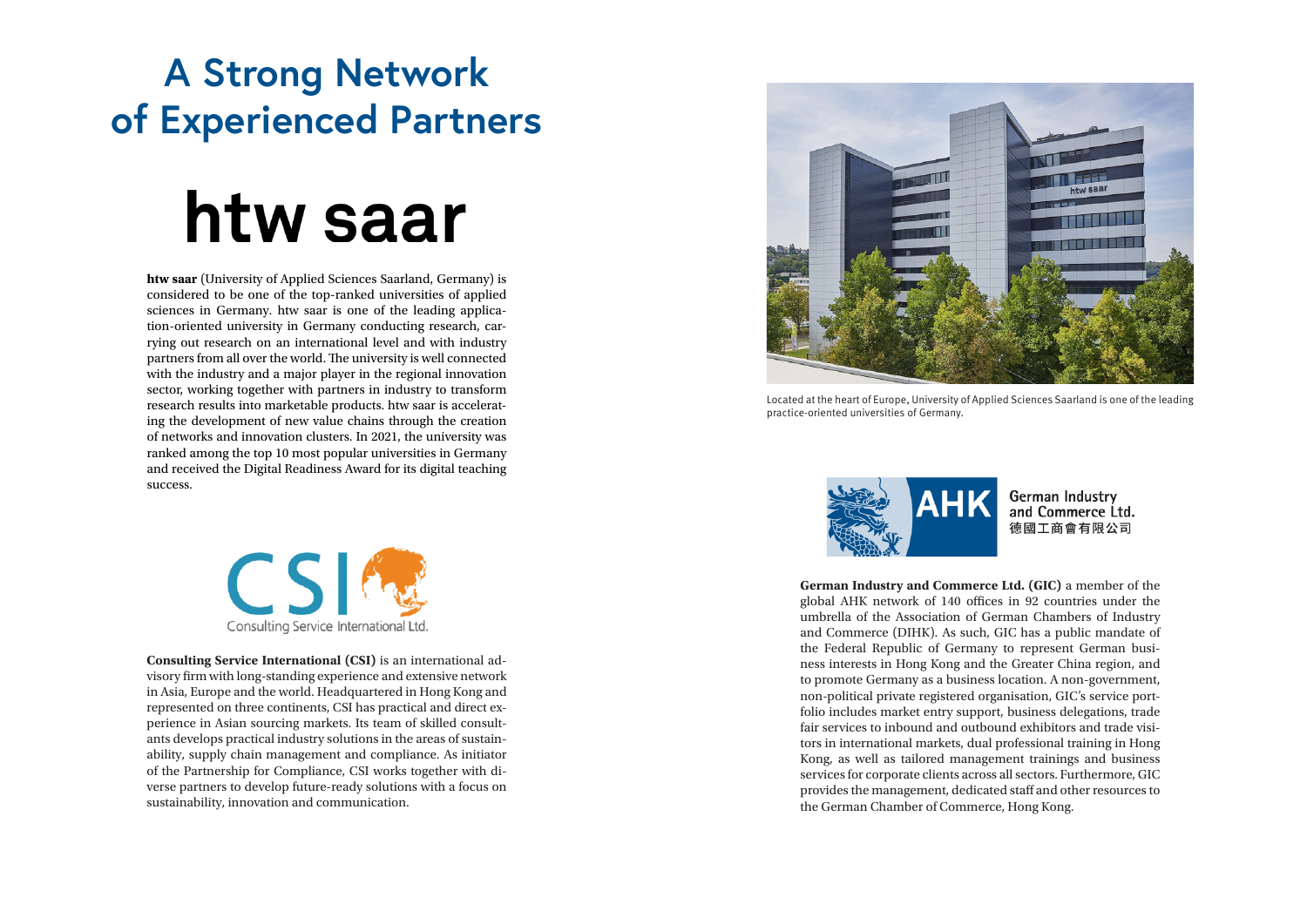



**General enquiries:** 

info@applied-csr.com

+852 23631019

**CSI Ltd. – Headquarters**

43/F, AIA Building, 183 Electric Road, North Point, Hong Kong

**Interested in CSI services or products?**

Contact Mr. Karl Borgschulze borgschulze@applied-csr.com

**German Industry and Commerce Ltd.** 

19/F, COFCO Tower, 262 Gloucester Road, Causeway Bay, Hong Kong

> T: +852 2526 5481 E: info@hongkong.ahk.de

**Office Hours:** Monday to Friday (except public holidays) 09:00-12:30 / 13:30-17:30



German Industry<br>and Commerce Ltd. 德國工商會有限公司